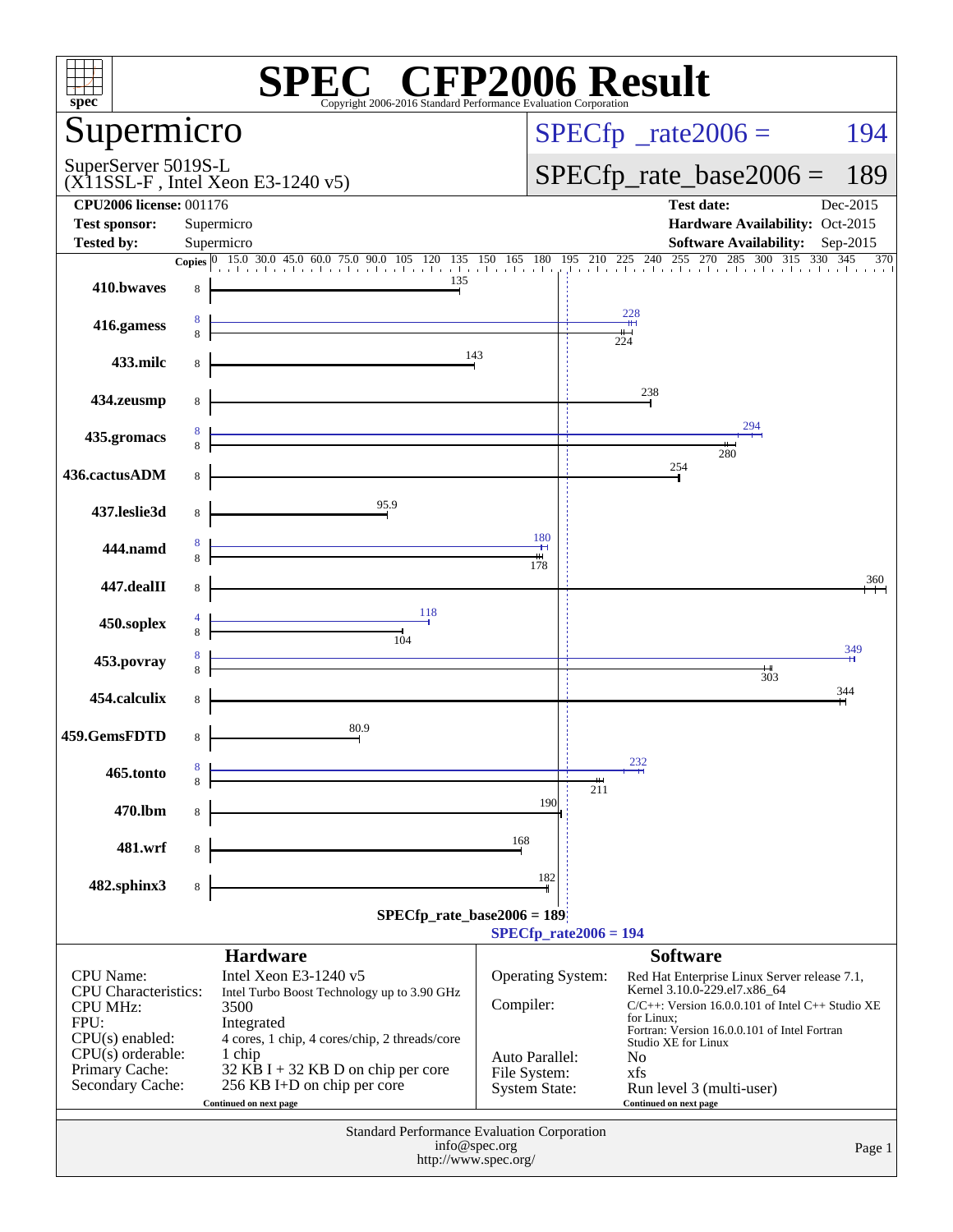

## Supermicro

#### SuperServer 5019S-L

(X11SSL-F , Intel Xeon E3-1240 v5)

#### $SPECTp_rate2006 = 194$

#### [SPECfp\\_rate\\_base2006 =](http://www.spec.org/auto/cpu2006/Docs/result-fields.html#SPECfpratebase2006) 189

| <b>CPU2006 license: 001176</b> |                                    |                       | <b>Test date:</b><br>Dec-2015               |  |  |  |  |
|--------------------------------|------------------------------------|-----------------------|---------------------------------------------|--|--|--|--|
| <b>Test sponsor:</b>           | Supermicro                         |                       | Hardware Availability: Oct-2015             |  |  |  |  |
| <b>Tested by:</b>              | Supermicro                         |                       | <b>Software Availability:</b><br>$Sep-2015$ |  |  |  |  |
| L3 Cache:                      | 8 MB I+D on chip per chip          | <b>Base Pointers:</b> | $32/64$ -bit                                |  |  |  |  |
| Other Cache:                   | None                               | Peak Pointers:        | $32/64$ -bit                                |  |  |  |  |
| Memory:                        | 64 GB (4 x 16 GB 2Rx8 PC4-2133P-E) | Other Software:       | None                                        |  |  |  |  |
| Disk Subsystem:                | 1 x 400 GB SATA III SSD            |                       |                                             |  |  |  |  |
| Other Hardware:                | None                               |                       |                                             |  |  |  |  |

**[Results Table](http://www.spec.org/auto/cpu2006/Docs/result-fields.html#ResultsTable)**

|                  |               |                                                                                                          |       |                |       | Results Table  |             |                |                |              |                |              |                |              |
|------------------|---------------|----------------------------------------------------------------------------------------------------------|-------|----------------|-------|----------------|-------------|----------------|----------------|--------------|----------------|--------------|----------------|--------------|
|                  | <b>Base</b>   |                                                                                                          |       |                |       |                | <b>Peak</b> |                |                |              |                |              |                |              |
| <b>Benchmark</b> | <b>Copies</b> | <b>Seconds</b>                                                                                           | Ratio | <b>Seconds</b> | Ratio | <b>Seconds</b> | Ratio       | <b>Copies</b>  | <b>Seconds</b> | <b>Ratio</b> | <b>Seconds</b> | <b>Ratio</b> | <b>Seconds</b> | <b>Ratio</b> |
| 410.bwaves       | 81            | 805                                                                                                      | 135   | 805            | 135   | 805            | 135         |                | 805            | 135          | 805            | 135          | 805            | 135          |
| $416$ .gamess    | 8             | 686                                                                                                      | 228   | 699            | 224   | 702            | 223         | 8              | 691            | 227          | 686            | 228          | 678            | 231          |
| $433$ .milc      | 8             | 513                                                                                                      | 143   | 513            | 143   | 513            | 143         | 8              | 513            | 143          | 513            | 143          | 513            | 143          |
| $434$ . zeusmp   | 8             | 305                                                                                                      | 239   | 305            | 238   | 305            | 238         | $\overline{8}$ | 305            | 239          | 305            | 238          | 305            | 238          |
| 435.gromacs      | 8             | 205                                                                                                      | 279   | 200            | 285   | 204            | 280         | 8              | <u>195</u>     | 294          | 200            | 286          | 191            | 299          |
| 436.cactusADM    | 8             | 376                                                                                                      | 254   | 376            | 255   | 377            | 254         | 8              | 376            | 254          | 376            | 255          | 377            | 254          |
| 437.leslie3d     | 8             | 784                                                                                                      | 95.9  | 785            | 95.8  | 784            | 96.0        | 8              | 784            | 95.9         | 785            | 95.8         | 784            | 96.0         |
| 444.namd         | 8             | 356                                                                                                      | 180   | 360            | 178   | 363            | 177         | 8              | 351            | 183          | 358            | 179          | 357            | <b>180</b>   |
| $447$ .dealII    | 8             | 250                                                                                                      | 366   | 258            | 355   | 254            | 360         | 8              | 250            | 366          | 258            | 355          | 254            | <b>360</b>   |
| $450$ .soplex    | 8             | 638                                                                                                      | 105   | 641            | 104   | 640            | 104         |                | 282            | 118          | 282            | 118          | 282            | 118          |
| 453.povray       | 8             | 140                                                                                                      | 304   | 140            | 303   | 142            | 301         | 8              | 123            | 347          | <u>122</u>     | 349          | 122            | 349          |
| 454.calculix     | 8             | 192                                                                                                      | 344   | 193            | 341   | 192            | 344         | 8              | 192            | 344          | 193            | 341          | 192            | 344          |
| 459.GemsFDTD     | 8             | 1049                                                                                                     | 80.9  | 1049           | 80.9  | 1049           | 80.9        | 8              | 1049           | 80.9         | 1049           | 80.9         | 1049           | 80.9         |
| $465$ .tonto     | 8             | 370                                                                                                      | 213   | 376            | 209   | 373            | 211         | 8              | 351            | 224          | 335            | 235          | 339            | 232          |
| 470.1bm          | 8             | 578                                                                                                      | 190   | 578            | 190   | 578            | 190         | 8              | 578            | 190          | 578            | 190          | 578            | <b>190</b>   |
| 481.wrf          | 8             | 531                                                                                                      | 168   | 530            | 169   | 531            | 168         | 8              | 531            | 168          | 530            | 169          | 531            | 168          |
| 482.sphinx3      | 8             | 852                                                                                                      | 183   | 856            | 182   | 854            | 182         | 8              | 852            | 183          | 856            | 182          | 854            | 182          |
|                  |               | Results appear in the order in which they were run. Bold underlined text indicates a median measurement. |       |                |       |                |             |                |                |              |                |              |                |              |

#### **[Submit Notes](http://www.spec.org/auto/cpu2006/Docs/result-fields.html#SubmitNotes)**

 The taskset mechanism was used to bind copies to processors. The config file option 'submit' was used to generate taskset commands to bind each copy to a specific processor. For details, please see the config file.

#### **[Operating System Notes](http://www.spec.org/auto/cpu2006/Docs/result-fields.html#OperatingSystemNotes)**

Stack size set to unlimited using "ulimit -s unlimited"

#### **[Platform Notes](http://www.spec.org/auto/cpu2006/Docs/result-fields.html#PlatformNotes)**

 Sysinfo program /usr/cpu2006/config/sysinfo.rev6914 \$Rev: 6914 \$ \$Date:: 2014-06-25 #\$ e3fbb8667b5a285932ceab81e28219e1 running on X10SRA-01 Mon Jan 26 22:03:18 2015

Continued on next page

Standard Performance Evaluation Corporation [info@spec.org](mailto:info@spec.org) <http://www.spec.org/>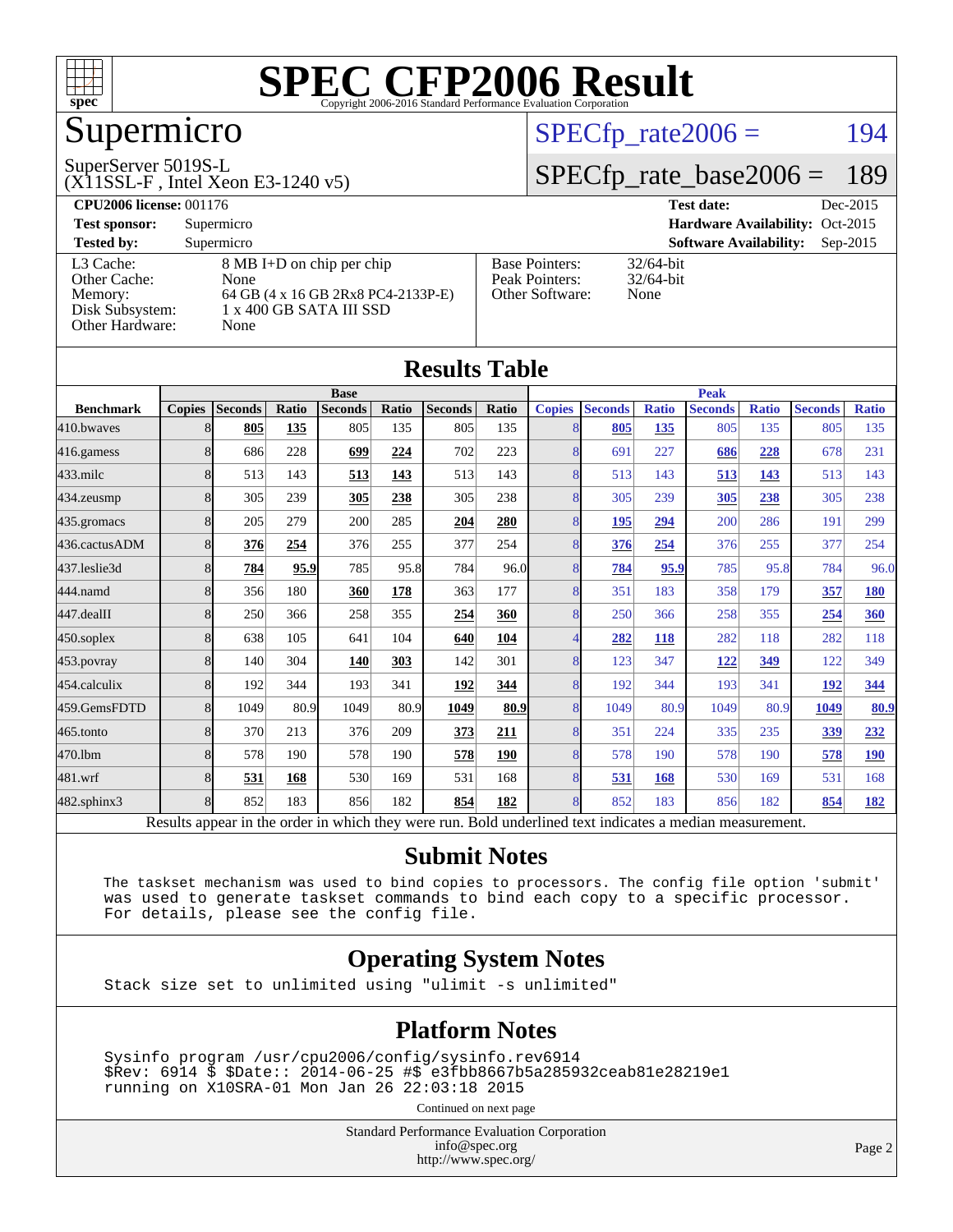

### Supermicro

 $SPECTp\_rate2006 = 194$ 

(X11SSL-F , Intel Xeon E3-1240 v5) SuperServer 5019S-L

[SPECfp\\_rate\\_base2006 =](http://www.spec.org/auto/cpu2006/Docs/result-fields.html#SPECfpratebase2006) 189

**[CPU2006 license:](http://www.spec.org/auto/cpu2006/Docs/result-fields.html#CPU2006license)** 001176 **[Test date:](http://www.spec.org/auto/cpu2006/Docs/result-fields.html#Testdate)** Dec-2015 **[Test sponsor:](http://www.spec.org/auto/cpu2006/Docs/result-fields.html#Testsponsor)** Supermicro Supermicro **[Hardware Availability:](http://www.spec.org/auto/cpu2006/Docs/result-fields.html#HardwareAvailability)** Oct-2015 **[Tested by:](http://www.spec.org/auto/cpu2006/Docs/result-fields.html#Testedby)** Supermicro **[Software Availability:](http://www.spec.org/auto/cpu2006/Docs/result-fields.html#SoftwareAvailability)** Sep-2015

#### **[Platform Notes \(Continued\)](http://www.spec.org/auto/cpu2006/Docs/result-fields.html#PlatformNotes)**

Standard Performance Evaluation Corporation [info@spec.org](mailto:info@spec.org) <http://www.spec.org/> This section contains SUT (System Under Test) info as seen by some common utilities. To remove or add to this section, see: <http://www.spec.org/cpu2006/Docs/config.html#sysinfo> From /proc/cpuinfo model name : Intel $(R)$  Xeon $(R)$  CPU E3-1240 v5 @ 3.50GHz 1 "physical id"s (chips) 8 "processors" cores, siblings (Caution: counting these is hw and system dependent. The following excerpts from /proc/cpuinfo might not be reliable. Use with caution.) cpu cores : 4 siblings : 8 physical 0: cores 0 1 2 3 cache size : 8192 KB From /proc/meminfo MemTotal: 65923420 kB<br>HugePages Total: 0 HugePages\_Total: 0<br>Hugepagesize: 2048 kB Hugepagesize: From /etc/\*release\* /etc/\*version\* os-release: NAME="Red Hat Enterprise Linux Server" VERSION="7.1 (Maipo)" ID="rhel" ID\_LIKE="fedora" VERSION\_ID="7.1" PRETTY\_NAME="Red Hat Enterprise Linux Server 7.1 (Maipo)" ANSI\_COLOR="0;31" CPE\_NAME="cpe:/o:redhat:enterprise\_linux:7.1:GA:server" redhat-release: Red Hat Enterprise Linux Server release 7.1 (Maipo) system-release: Red Hat Enterprise Linux Server release 7.1 (Maipo) system-release-cpe: cpe:/o:redhat:enterprise\_linux:7.1:ga:server uname -a: Linux X10SRA-01 3.10.0-229.el7.x86\_64 #1 SMP Thu Jan 29 18:37:38 EST 2015 x86\_64 x86\_64 x86\_64 GNU/Linux run-level 3 Jan 26 10:12 SPEC is set to: /usr/cpu2006<br>Filesystem Type Size Type Size Used Avail Use% Mounted on /dev/sda2 xfs 183G 13G 170G 7% / Additional information from dmidecode: Warning: Use caution when you interpret this section. The 'dmidecode' program reads system data which is "intended to allow hardware to be accurately determined", but the intent may not be met, as there are frequent changes to hardware, firmware, and the "DMTF SMBIOS" standard. Continued on next page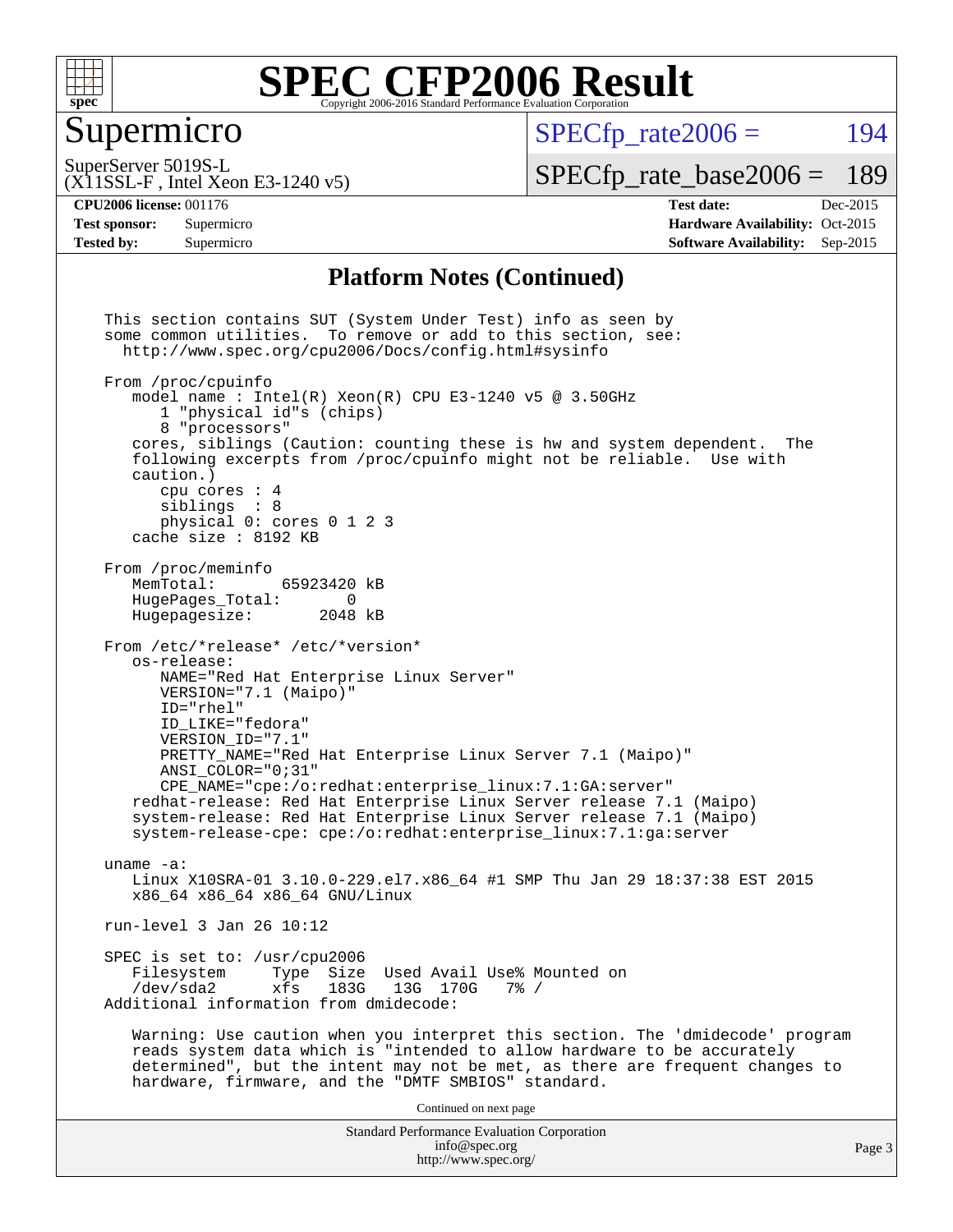

## Supermicro

 $SPECTp\_rate2006 = 194$ 

SuperServer 5019S-L

[SPECfp\\_rate\\_base2006 =](http://www.spec.org/auto/cpu2006/Docs/result-fields.html#SPECfpratebase2006) 189

**[CPU2006 license:](http://www.spec.org/auto/cpu2006/Docs/result-fields.html#CPU2006license)** 001176 **[Test date:](http://www.spec.org/auto/cpu2006/Docs/result-fields.html#Testdate)** Dec-2015

(X11SSL-F , Intel Xeon E3-1240 v5)

**[Test sponsor:](http://www.spec.org/auto/cpu2006/Docs/result-fields.html#Testsponsor)** Supermicro Supermicro **[Hardware Availability:](http://www.spec.org/auto/cpu2006/Docs/result-fields.html#HardwareAvailability)** Oct-2015 **[Tested by:](http://www.spec.org/auto/cpu2006/Docs/result-fields.html#Testedby)** Supermicro **Supermicro [Software Availability:](http://www.spec.org/auto/cpu2006/Docs/result-fields.html#SoftwareAvailability)** Sep-2015

#### **[Platform Notes \(Continued\)](http://www.spec.org/auto/cpu2006/Docs/result-fields.html#PlatformNotes)**

 BIOS American Megatrends Inc. 1.0a 10/23/2015 Memory: 4x Samsung M391A2K43BB1-CPB 16 GB 2 rank 2133 MHz

(End of data from sysinfo program)

#### **[General Notes](http://www.spec.org/auto/cpu2006/Docs/result-fields.html#GeneralNotes)**

Environment variables set by runspec before the start of the run: LD\_LIBRARY\_PATH = "/usr/cpu2006/libs/32:/usr/cpu2006/libs/64:/usr/cpu2006/sh"

 Binaries compiled on a system with 1x Intel Core i5-4670K CPU + 32GB memory using RedHat EL 7.1 Transparent Huge Pages enabled with: echo always > /sys/kernel/mm/transparent\_hugepage/enabled

### **[Base Compiler Invocation](http://www.spec.org/auto/cpu2006/Docs/result-fields.html#BaseCompilerInvocation)**

[C benchmarks](http://www.spec.org/auto/cpu2006/Docs/result-fields.html#Cbenchmarks):  $-m64$ 

[C++ benchmarks:](http://www.spec.org/auto/cpu2006/Docs/result-fields.html#CXXbenchmarks) [icpc -m64](http://www.spec.org/cpu2006/results/res2016q1/cpu2006-20151217-38451.flags.html#user_CXXbase_intel_icpc_64bit_bedb90c1146cab66620883ef4f41a67e)

[Fortran benchmarks](http://www.spec.org/auto/cpu2006/Docs/result-fields.html#Fortranbenchmarks): [ifort -m64](http://www.spec.org/cpu2006/results/res2016q1/cpu2006-20151217-38451.flags.html#user_FCbase_intel_ifort_64bit_ee9d0fb25645d0210d97eb0527dcc06e)

[Benchmarks using both Fortran and C](http://www.spec.org/auto/cpu2006/Docs/result-fields.html#BenchmarksusingbothFortranandC):<br>icc -m64 ifort -m64  $-m64$  ifort  $-m64$ 

### **[Base Portability Flags](http://www.spec.org/auto/cpu2006/Docs/result-fields.html#BasePortabilityFlags)**

| 410.bwaves: -DSPEC CPU LP64                 |  |
|---------------------------------------------|--|
| 416.gamess: -DSPEC_CPU_LP64                 |  |
| 433.milc: -DSPEC CPU LP64                   |  |
| 434.zeusmp: -DSPEC_CPU_LP64                 |  |
| 435.gromacs: -DSPEC_CPU_LP64 -nofor_main    |  |
| 436.cactusADM: -DSPEC CPU LP64 -nofor main  |  |
| 437.leslie3d: -DSPEC CPU LP64               |  |
| 444.namd: -DSPEC CPU LP64                   |  |
| 447.dealII: -DSPEC_CPU_LP64                 |  |
| 450.soplex: -DSPEC_CPU_LP64                 |  |
| 453.povray: -DSPEC_CPU_LP64                 |  |
| 454.calculix: - DSPEC CPU LP64 - nofor main |  |
| 459. GemsFDTD: - DSPEC CPU LP64             |  |
| 465.tonto: -DSPEC_CPU_LP64                  |  |

Continued on next page

Standard Performance Evaluation Corporation [info@spec.org](mailto:info@spec.org) <http://www.spec.org/>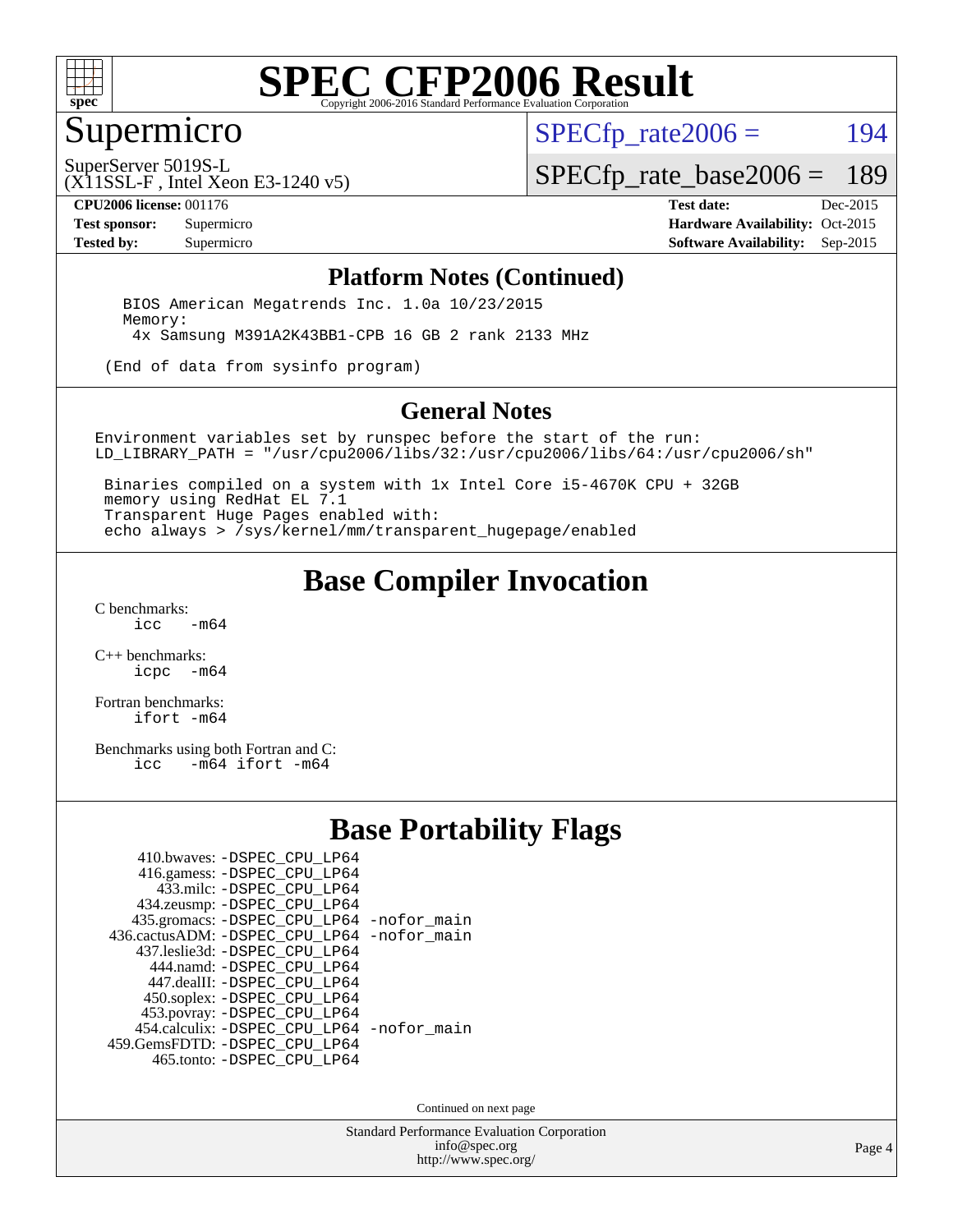

### Supermicro

 $SPECTp\_rate2006 = 194$ 

SuperServer 5019S-L

[SPECfp\\_rate\\_base2006 =](http://www.spec.org/auto/cpu2006/Docs/result-fields.html#SPECfpratebase2006) 189

**[CPU2006 license:](http://www.spec.org/auto/cpu2006/Docs/result-fields.html#CPU2006license)** 001176 **[Test date:](http://www.spec.org/auto/cpu2006/Docs/result-fields.html#Testdate)** Dec-2015

(X11SSL-F , Intel Xeon E3-1240 v5)

**[Test sponsor:](http://www.spec.org/auto/cpu2006/Docs/result-fields.html#Testsponsor)** Supermicro Supermicro **[Hardware Availability:](http://www.spec.org/auto/cpu2006/Docs/result-fields.html#HardwareAvailability)** Oct-2015 **[Tested by:](http://www.spec.org/auto/cpu2006/Docs/result-fields.html#Testedby)** Supermicro **Supermicro [Software Availability:](http://www.spec.org/auto/cpu2006/Docs/result-fields.html#SoftwareAvailability)** Sep-2015

## **[Base Portability Flags \(Continued\)](http://www.spec.org/auto/cpu2006/Docs/result-fields.html#BasePortabilityFlags)**

470.lbm: [-DSPEC\\_CPU\\_LP64](http://www.spec.org/cpu2006/results/res2016q1/cpu2006-20151217-38451.flags.html#suite_basePORTABILITY470_lbm_DSPEC_CPU_LP64)

 481.wrf: [-DSPEC\\_CPU\\_LP64](http://www.spec.org/cpu2006/results/res2016q1/cpu2006-20151217-38451.flags.html#suite_basePORTABILITY481_wrf_DSPEC_CPU_LP64) [-DSPEC\\_CPU\\_CASE\\_FLAG](http://www.spec.org/cpu2006/results/res2016q1/cpu2006-20151217-38451.flags.html#b481.wrf_baseCPORTABILITY_DSPEC_CPU_CASE_FLAG) [-DSPEC\\_CPU\\_LINUX](http://www.spec.org/cpu2006/results/res2016q1/cpu2006-20151217-38451.flags.html#b481.wrf_baseCPORTABILITY_DSPEC_CPU_LINUX) 482.sphinx3: [-DSPEC\\_CPU\\_LP64](http://www.spec.org/cpu2006/results/res2016q1/cpu2006-20151217-38451.flags.html#suite_basePORTABILITY482_sphinx3_DSPEC_CPU_LP64)

**[Base Optimization Flags](http://www.spec.org/auto/cpu2006/Docs/result-fields.html#BaseOptimizationFlags)**

[C benchmarks](http://www.spec.org/auto/cpu2006/Docs/result-fields.html#Cbenchmarks):

[-xCORE-AVX2](http://www.spec.org/cpu2006/results/res2016q1/cpu2006-20151217-38451.flags.html#user_CCbase_f-xAVX2_5f5fc0cbe2c9f62c816d3e45806c70d7) [-ipo](http://www.spec.org/cpu2006/results/res2016q1/cpu2006-20151217-38451.flags.html#user_CCbase_f-ipo) [-O3](http://www.spec.org/cpu2006/results/res2016q1/cpu2006-20151217-38451.flags.html#user_CCbase_f-O3) [-no-prec-div](http://www.spec.org/cpu2006/results/res2016q1/cpu2006-20151217-38451.flags.html#user_CCbase_f-no-prec-div) [-opt-prefetch](http://www.spec.org/cpu2006/results/res2016q1/cpu2006-20151217-38451.flags.html#user_CCbase_f-opt-prefetch) [-auto-p32](http://www.spec.org/cpu2006/results/res2016q1/cpu2006-20151217-38451.flags.html#user_CCbase_f-auto-p32) [-ansi-alias](http://www.spec.org/cpu2006/results/res2016q1/cpu2006-20151217-38451.flags.html#user_CCbase_f-ansi-alias) [-opt-mem-layout-trans=3](http://www.spec.org/cpu2006/results/res2016q1/cpu2006-20151217-38451.flags.html#user_CCbase_f-opt-mem-layout-trans_a7b82ad4bd7abf52556d4961a2ae94d5)

[C++ benchmarks:](http://www.spec.org/auto/cpu2006/Docs/result-fields.html#CXXbenchmarks)

[-xCORE-AVX2](http://www.spec.org/cpu2006/results/res2016q1/cpu2006-20151217-38451.flags.html#user_CXXbase_f-xAVX2_5f5fc0cbe2c9f62c816d3e45806c70d7) [-ipo](http://www.spec.org/cpu2006/results/res2016q1/cpu2006-20151217-38451.flags.html#user_CXXbase_f-ipo) [-O3](http://www.spec.org/cpu2006/results/res2016q1/cpu2006-20151217-38451.flags.html#user_CXXbase_f-O3) [-no-prec-div](http://www.spec.org/cpu2006/results/res2016q1/cpu2006-20151217-38451.flags.html#user_CXXbase_f-no-prec-div) [-opt-prefetch](http://www.spec.org/cpu2006/results/res2016q1/cpu2006-20151217-38451.flags.html#user_CXXbase_f-opt-prefetch) [-auto-p32](http://www.spec.org/cpu2006/results/res2016q1/cpu2006-20151217-38451.flags.html#user_CXXbase_f-auto-p32) [-ansi-alias](http://www.spec.org/cpu2006/results/res2016q1/cpu2006-20151217-38451.flags.html#user_CXXbase_f-ansi-alias) [-opt-mem-layout-trans=3](http://www.spec.org/cpu2006/results/res2016q1/cpu2006-20151217-38451.flags.html#user_CXXbase_f-opt-mem-layout-trans_a7b82ad4bd7abf52556d4961a2ae94d5)

[Fortran benchmarks](http://www.spec.org/auto/cpu2006/Docs/result-fields.html#Fortranbenchmarks):

[-xCORE-AVX2](http://www.spec.org/cpu2006/results/res2016q1/cpu2006-20151217-38451.flags.html#user_FCbase_f-xAVX2_5f5fc0cbe2c9f62c816d3e45806c70d7) [-ipo](http://www.spec.org/cpu2006/results/res2016q1/cpu2006-20151217-38451.flags.html#user_FCbase_f-ipo) [-O3](http://www.spec.org/cpu2006/results/res2016q1/cpu2006-20151217-38451.flags.html#user_FCbase_f-O3) [-no-prec-div](http://www.spec.org/cpu2006/results/res2016q1/cpu2006-20151217-38451.flags.html#user_FCbase_f-no-prec-div) [-opt-prefetch](http://www.spec.org/cpu2006/results/res2016q1/cpu2006-20151217-38451.flags.html#user_FCbase_f-opt-prefetch)

[Benchmarks using both Fortran and C](http://www.spec.org/auto/cpu2006/Docs/result-fields.html#BenchmarksusingbothFortranandC): [-xCORE-AVX2](http://www.spec.org/cpu2006/results/res2016q1/cpu2006-20151217-38451.flags.html#user_CC_FCbase_f-xAVX2_5f5fc0cbe2c9f62c816d3e45806c70d7) [-ipo](http://www.spec.org/cpu2006/results/res2016q1/cpu2006-20151217-38451.flags.html#user_CC_FCbase_f-ipo) [-O3](http://www.spec.org/cpu2006/results/res2016q1/cpu2006-20151217-38451.flags.html#user_CC_FCbase_f-O3) [-no-prec-div](http://www.spec.org/cpu2006/results/res2016q1/cpu2006-20151217-38451.flags.html#user_CC_FCbase_f-no-prec-div) [-opt-prefetch](http://www.spec.org/cpu2006/results/res2016q1/cpu2006-20151217-38451.flags.html#user_CC_FCbase_f-opt-prefetch) [-auto-p32](http://www.spec.org/cpu2006/results/res2016q1/cpu2006-20151217-38451.flags.html#user_CC_FCbase_f-auto-p32) [-ansi-alias](http://www.spec.org/cpu2006/results/res2016q1/cpu2006-20151217-38451.flags.html#user_CC_FCbase_f-ansi-alias) [-opt-mem-layout-trans=3](http://www.spec.org/cpu2006/results/res2016q1/cpu2006-20151217-38451.flags.html#user_CC_FCbase_f-opt-mem-layout-trans_a7b82ad4bd7abf52556d4961a2ae94d5)

## **[Peak Compiler Invocation](http://www.spec.org/auto/cpu2006/Docs/result-fields.html#PeakCompilerInvocation)**

[C benchmarks](http://www.spec.org/auto/cpu2006/Docs/result-fields.html#Cbenchmarks):  $\text{icc}$  -m64

[C++ benchmarks \(except as noted below\):](http://www.spec.org/auto/cpu2006/Docs/result-fields.html#CXXbenchmarksexceptasnotedbelow) [icpc -m64](http://www.spec.org/cpu2006/results/res2016q1/cpu2006-20151217-38451.flags.html#user_CXXpeak_intel_icpc_64bit_bedb90c1146cab66620883ef4f41a67e)

450.soplex: [icpc -m32 -L/opt/intel/compilers\\_and\\_libraries\\_2016/linux/compiler/lib/ia32\\_lin](http://www.spec.org/cpu2006/results/res2016q1/cpu2006-20151217-38451.flags.html#user_peakCXXLD450_soplex_intel_icpc_b4f50a394bdb4597aa5879c16bc3f5c5)

[Fortran benchmarks](http://www.spec.org/auto/cpu2006/Docs/result-fields.html#Fortranbenchmarks): [ifort -m64](http://www.spec.org/cpu2006/results/res2016q1/cpu2006-20151217-38451.flags.html#user_FCpeak_intel_ifort_64bit_ee9d0fb25645d0210d97eb0527dcc06e)

[Benchmarks using both Fortran and C](http://www.spec.org/auto/cpu2006/Docs/result-fields.html#BenchmarksusingbothFortranandC): [icc -m64](http://www.spec.org/cpu2006/results/res2016q1/cpu2006-20151217-38451.flags.html#user_CC_FCpeak_intel_icc_64bit_0b7121f5ab7cfabee23d88897260401c) [ifort -m64](http://www.spec.org/cpu2006/results/res2016q1/cpu2006-20151217-38451.flags.html#user_CC_FCpeak_intel_ifort_64bit_ee9d0fb25645d0210d97eb0527dcc06e)

## **[Peak Portability Flags](http://www.spec.org/auto/cpu2006/Docs/result-fields.html#PeakPortabilityFlags)**

 410.bwaves: [-DSPEC\\_CPU\\_LP64](http://www.spec.org/cpu2006/results/res2016q1/cpu2006-20151217-38451.flags.html#suite_peakPORTABILITY410_bwaves_DSPEC_CPU_LP64) 416.gamess: [-DSPEC\\_CPU\\_LP64](http://www.spec.org/cpu2006/results/res2016q1/cpu2006-20151217-38451.flags.html#suite_peakPORTABILITY416_gamess_DSPEC_CPU_LP64) 433.milc: [-DSPEC\\_CPU\\_LP64](http://www.spec.org/cpu2006/results/res2016q1/cpu2006-20151217-38451.flags.html#suite_peakPORTABILITY433_milc_DSPEC_CPU_LP64) 434.zeusmp: [-DSPEC\\_CPU\\_LP64](http://www.spec.org/cpu2006/results/res2016q1/cpu2006-20151217-38451.flags.html#suite_peakPORTABILITY434_zeusmp_DSPEC_CPU_LP64)

Continued on next page

Standard Performance Evaluation Corporation [info@spec.org](mailto:info@spec.org) <http://www.spec.org/>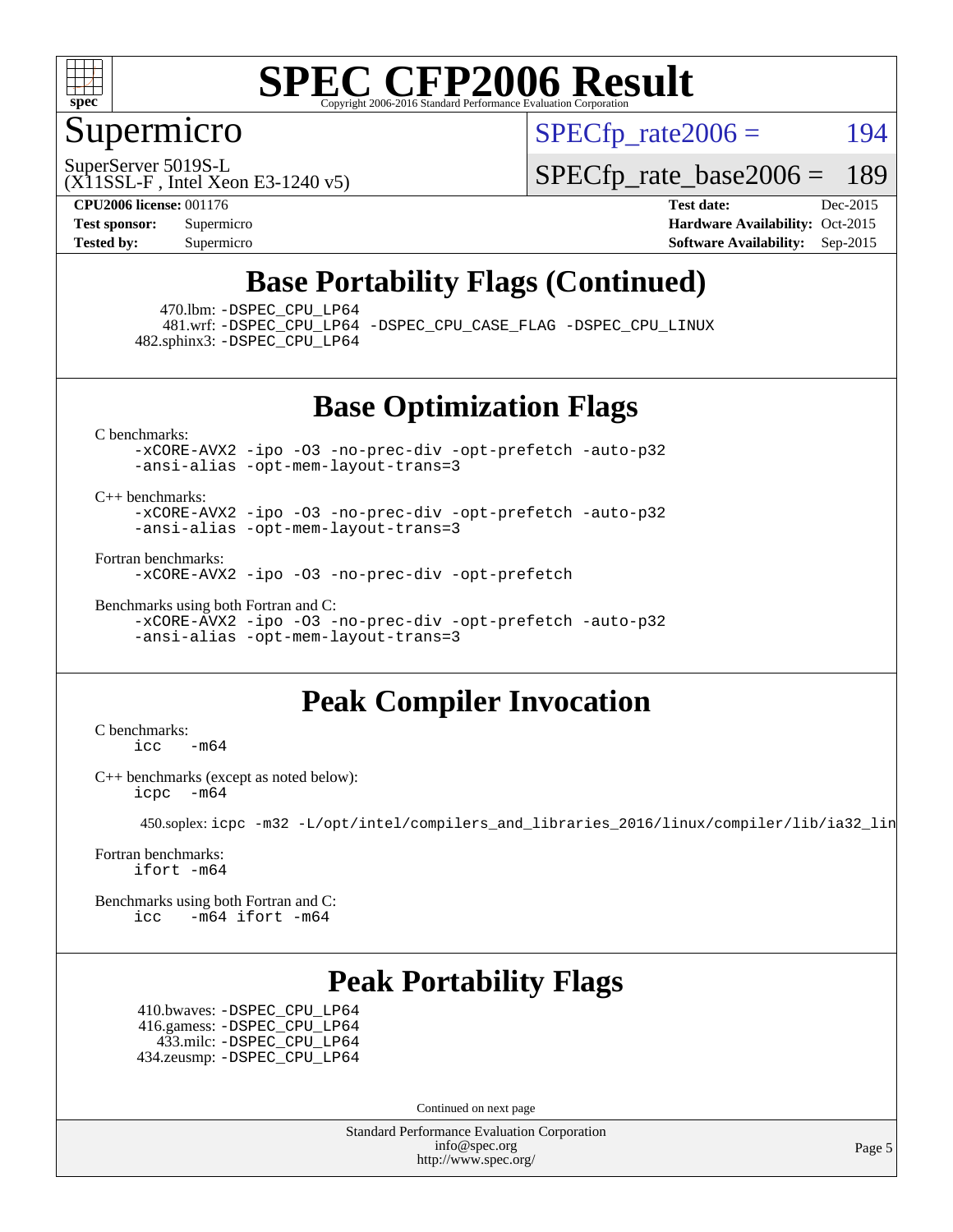

### Supermicro

 $SPECTp\_rate2006 = 194$ 

(X11SSL-F , Intel Xeon E3-1240 v5) SuperServer 5019S-L

[SPECfp\\_rate\\_base2006 =](http://www.spec.org/auto/cpu2006/Docs/result-fields.html#SPECfpratebase2006) 189

| <b>Test sponsor:</b> | Supermicro |
|----------------------|------------|
| <b>Tested by:</b>    | Supermicro |

**[CPU2006 license:](http://www.spec.org/auto/cpu2006/Docs/result-fields.html#CPU2006license)** 001176 **[Test date:](http://www.spec.org/auto/cpu2006/Docs/result-fields.html#Testdate)** Dec-2015 **[Hardware Availability:](http://www.spec.org/auto/cpu2006/Docs/result-fields.html#HardwareAvailability)** Oct-2015 **[Software Availability:](http://www.spec.org/auto/cpu2006/Docs/result-fields.html#SoftwareAvailability)** Sep-2015

## **[Peak Portability Flags \(Continued\)](http://www.spec.org/auto/cpu2006/Docs/result-fields.html#PeakPortabilityFlags)**

| 435.gromacs: -DSPEC_CPU_LP64 -nofor_main                       |
|----------------------------------------------------------------|
| 436.cactusADM: -DSPEC CPU LP64 -nofor main                     |
| 437.leslie3d: -DSPEC CPU LP64                                  |
| 444.namd: -DSPEC CPU LP64                                      |
| 447.dealII: -DSPEC CPU LP64                                    |
| 450.soplex: -D_FILE_OFFSET_BITS=64                             |
| 453.povray: -DSPEC_CPU_LP64                                    |
| 454.calculix: -DSPEC CPU LP64 -nofor main                      |
| 459. GemsFDTD: - DSPEC CPU LP64                                |
| 465.tonto: -DSPEC CPU LP64                                     |
| 470.1bm: -DSPEC_CPU_LP64                                       |
| 481.wrf: -DSPEC CPU LP64 -DSPEC CPU CASE FLAG -DSPEC CPU LINUX |
| 482.sphinx3: -DSPEC CPU LP64                                   |

## **[Peak Optimization Flags](http://www.spec.org/auto/cpu2006/Docs/result-fields.html#PeakOptimizationFlags)**

[C benchmarks](http://www.spec.org/auto/cpu2006/Docs/result-fields.html#Cbenchmarks):

```
 433.milc: basepeak = yes
```
 $470.$ lbm: basepeak = yes

```
482.sphinx3: basepeak = yes
```

```
C++ benchmarks:
```

```
 444.namd: -xCORE-AVX2(pass 2) -prof-gen:threadsafe(pass 1)
        -no-prec-div(pass 2)-par-num-threads=1(pass 1) -opt-mem-layout-trans=3(pass 2)
        -prof-use(pass 2) -fno-alias -auto-ilp32
447.dealII: basepeak = yes
 450.soplex: -xCORE-AVX2(pass 2) -prof-gen:threadsafe(pass 1)
         -ipo(pass 2) -O3(pass 2) -no-prec-div(pass 2)
         -par-num-threads=1(pass 1) -opt-mem-layout-trans=3(pass 2)
         -prof-use(pass 2) -opt-malloc-options=3
 453.povray: -xCORE-AVX2(pass 2) -prof-gen:threadsafe(pass 1)
         -no-prec-div(pass 2)-par-num-threads=1(pass 1) -opt-mem-layout-trans=3(pass 2)
         -prof-use(pass 2) -unroll4 -ansi-alias
```
[Fortran benchmarks](http://www.spec.org/auto/cpu2006/Docs/result-fields.html#Fortranbenchmarks):

 $410.bwaves: basepeak = yes$ 

Continued on next page

```
Standard Performance Evaluation Corporation
             info@spec.org
           http://www.spec.org/
```